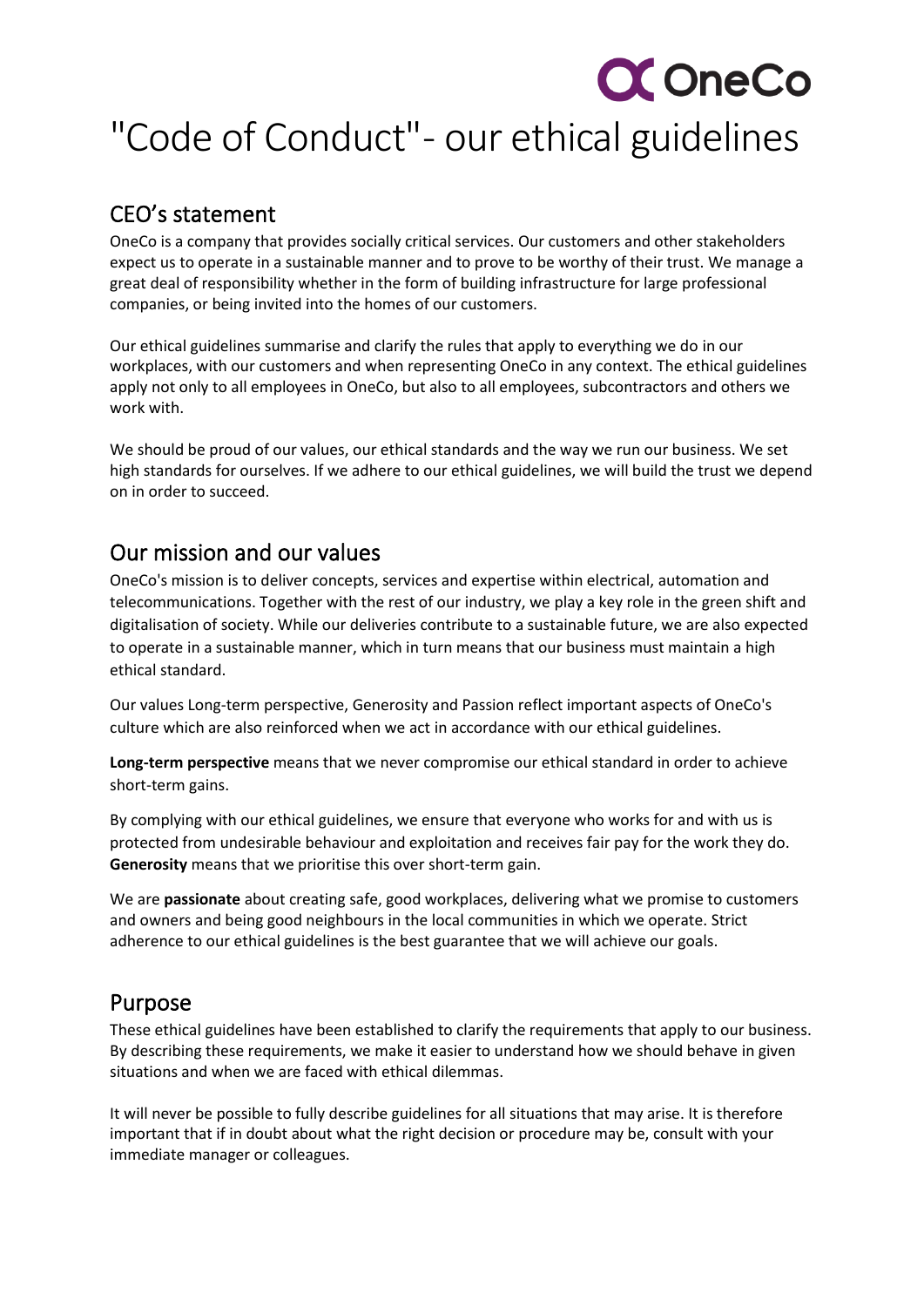

### Validity

The ethical guidelines apply to all permanent and temporary employees in OneCo as well as to contractors and subcontractors who are under our management, contracted consultants, as well as to board members and other elected representatives.

Specifically, this means in practice that everyone who works in, or for OneCo, must be familiar with and comply with our ethical guidelines.

We expect all our business associates to maintain the same standard as us and therefore seek to avoid interacting with others who do not support our values and are willing to adhere to the same ethical guidelines as us.

If there is no consensus between our ethical guidelines and other internal governing documents, guidelines and requirements, then our ethical guidelines will always take precedence, unless other requirements reflect a higher standard than what is stated in the ethical guidelines.

Laws and regulations represent **minimum requirements** for OneCo.

### Integrity, respect and personal responsibility

Compliance with these guidelines is a personal responsibility. Violation of the guidelines could have consequences for OneCo's reputation, its integrity and the very legitimacy of the business, in addition to major financial consequences.

OneCo will never accept unethical behaviour. Violations of ethical guidelines, laws and regulations and other relevant requirements may, depending on the severity, result in dismissal, reporting and other possible consequences.

### Sustainability and our ethical guidelines

By complying with the ethical guidelines, we contribute to OneCo conducting its business in a sustainable manner. By actively using the guidelines as a precept for the way we run our business, we will show care for the people affected, avoid negative effects on the environment and society and manage the company's resources in an efficient manner in line with long-term societal interests.

### System description

OneCo's system for ensuring compliance with our ethical guidelines consists of the following elements.

- Description of the ethical guidelines, their validity and how they are to be understood our "Code of Conduct" document.
- Our values
- Systematic training and raising awareness among our employees
- Management systems, policies, guidelines and other governing documentation with requirements for conduct and behaviour.
- Internal control systems with the purpose of prevention, detecting deviations, as well as handling and amending deviations.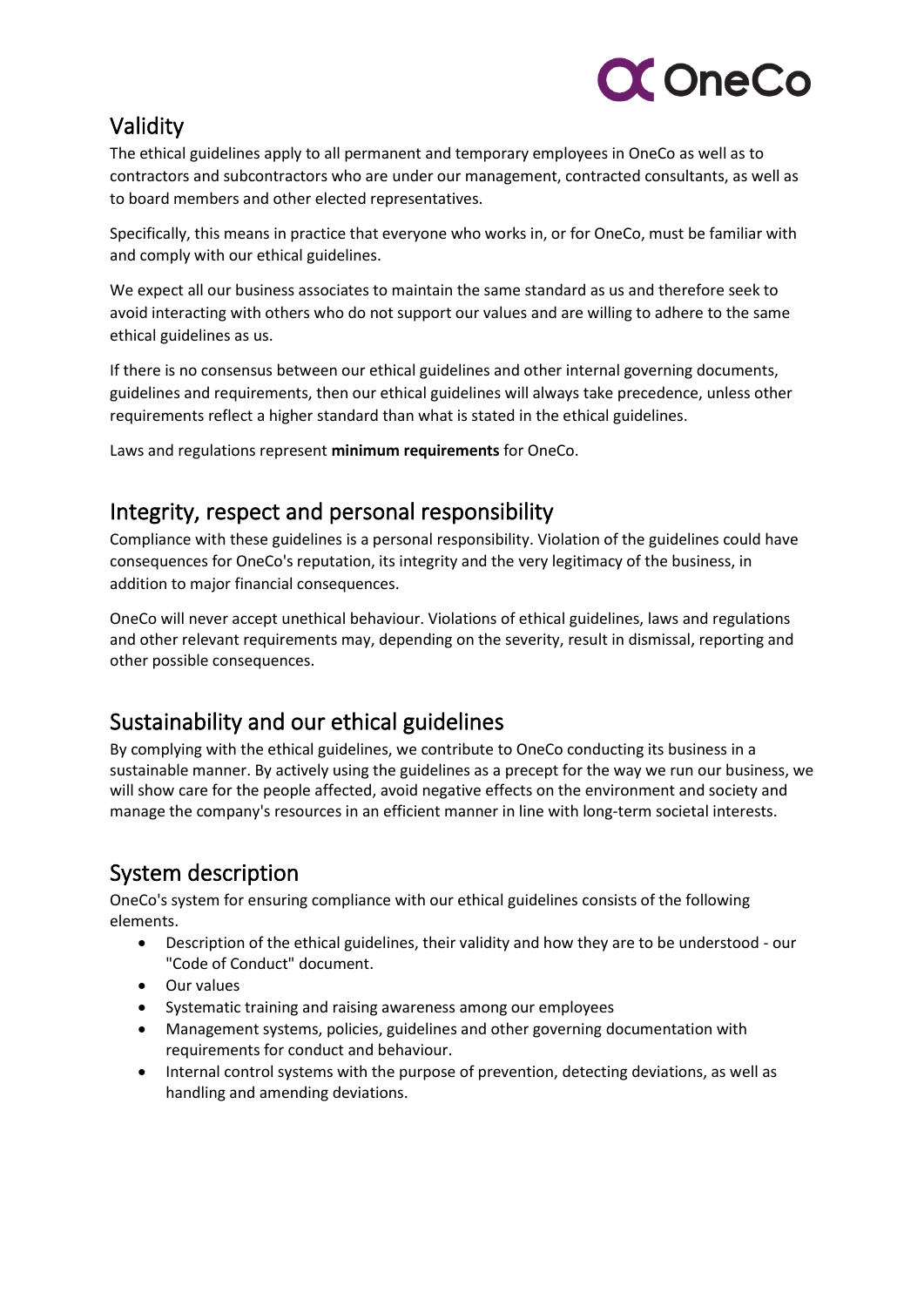

### Transparency culture and notification

The basis for learning is a culture where challenges and problems can be addressed in an open and honest way, without fear of reprisals or other inconveniences. We must therefore ensure that we maintain such a culture in the company.

Everyone who works for or on behalf of OneCo has both the duty and the right to notify about irregularities should they become aware of this. Irregularities mean breaches of legal regulations, written ethical guidelines or ethical norms.

OneCo emphasises openness and facilitates safe notification in all parts of the organisation. OneCo will not tolerate any form of retaliation

Notification to the immediate manager, the manager's manager, shop steward, safety representative, CEO, or other elected representative internally. It is also possible to notify confidentially to the group's notification committee using [varsling@oneco.no](mailto:varsling@oneco.no)

The notification rules do not apply to matters that are only related to the employees' own employment relationship, such as staff disputes or disagreements related to the employment contract.

### Caring for each other

### Health and personal safety

Our vision is that no one will be harmed or have their health impaired as a result of our business. All activities involve risk, but we believe that through systematic work, all unwanted incidents can be prevented. This means that we place high demands on how we run our business, follow best practices and ensure that everyone has the necessary competence and the right tools to perform their work tasks.

A key prerequisite for success is that each individual employee shows care for others and takes personal responsibility for their own safety and that of others. Injuries and permanently impaired health not only have major personal consequences, but also greatly affect other people such as family, friends and colleagues. Therefore, we intervene if we observe dangerous conditions, unacceptable behaviour and breaches of safety regulations.

Our requirements must, as a minimum, also be complied with by our co-suppliers and partners. Our attitude is that if we do not believe that we can carry out an assignment or a project in accordance with our HSE requirements, then we don't do it.

### Bullying, harassment and threats

OneCo disassociates itself from any form of discrimination whether on grounds of gender, age, race, religion or other circumstances. OneCo works actively for an inclusive and health-promoting working life where none of our employees - or others who carry out work for OneCo, shall experience harassment, bullying or negative attention.

We never accept any form of harassment or other conduct that may be considered offensive, threatening or degrading, including any form of unwanted sexual attention.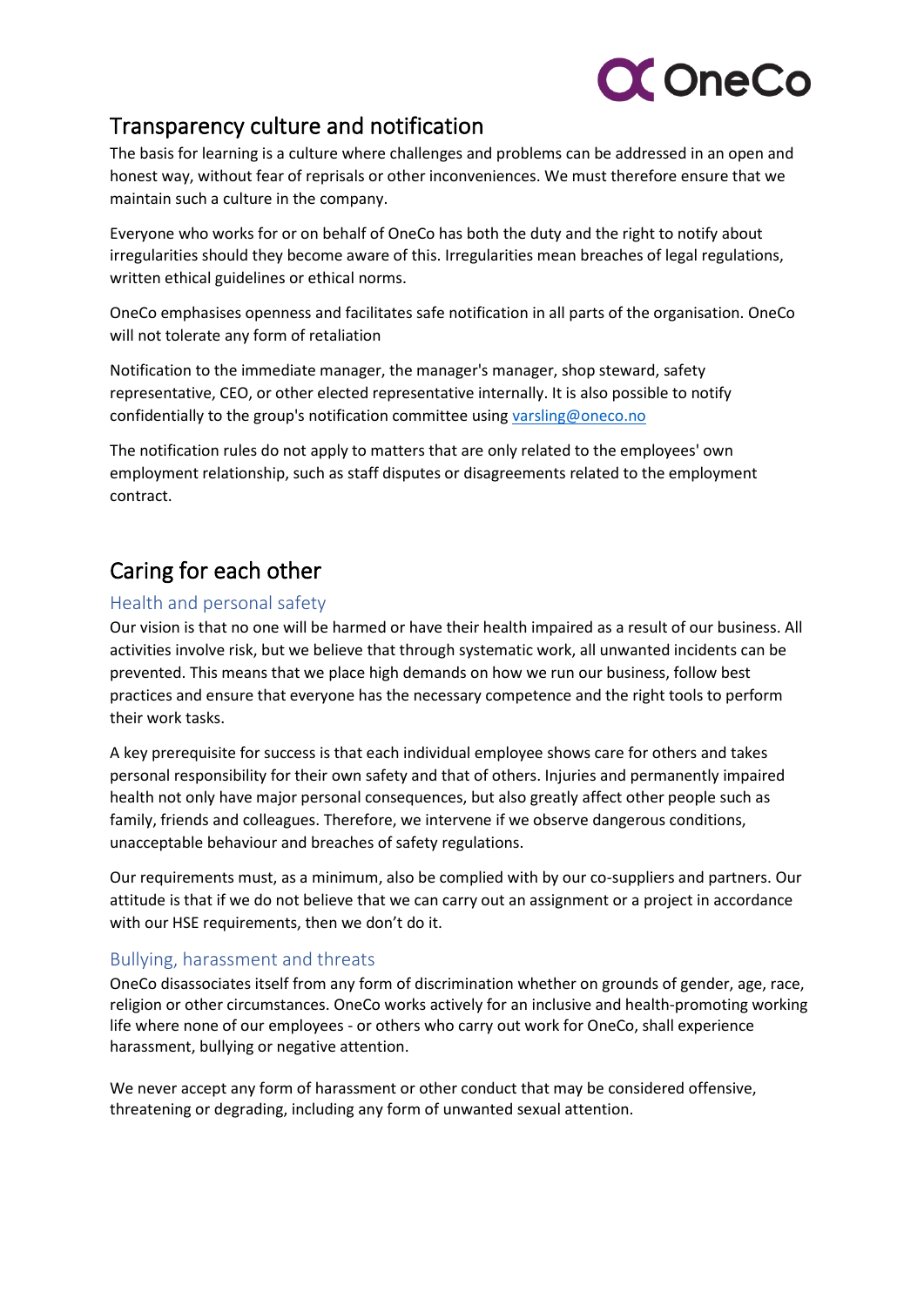

### Diversity and Gender Equality

It is the aim of OneCo to reflect the diversity in society. OneCo wants an inclusive work environment that is characterised by diversity and equality. To achieve this goal, we must treat colleagues, customers, business partners and others with respect and be sensitive to and respect cultural differences. OneCo is a group with a multi-ethnic workforce, and a number of nationalities are represented among our employees. We are proud of this community.

OneCo operates in male-dominated sectors and has a skewed gender balance among our employees. We believe that an increased proportion of women will contribute positively to the working environment, the quality of our deliveries, and the results we achieve. A better gender balance will contribute to a strengthened reputation and increased attractiveness as an employer for both sexes.

We will never accept discrimination or differential treatment based on age, gender identity or gender expression, disability, sexual orientation, ethnicity, political or religious beliefs or other characteristics.

### Human rights, child and forced labour

OneCo is a member of the UN Global Compact, which is a global network for companies that want to work with social responsibility and contribute to sound and sustainable corporate practice.  Today, the UN Global Compact is the world's largest initiative for corporate social responsibility. OneCo recognises and complies with the core conventions on human rights and the prohibition of child labour and forced labour.

#### Wages and working conditions and freedom of association

Freedom of association is a matter of course in OneCo and all OneCo's business areas have collective agreements that regulate the working relationship with the individual and cooperation between the parties. The dialogue and cooperation between the parties shall be characterised by openness and a willingness to find agreed solutions.

#### Drugs and alcohol

OneCo shall be a drug-free workplace and no one shall be under the influence of alcohol or other intoxicants while carrying out work for OneCo. In social contexts, and during events where it is appropriate and acceptable, alcohol may be served in moderation.

#### Purchase of sexual services

The purchase of sexual services supports human trafficking, is a violation of human rights and poses a security risk. OneCo prohibits the purchase of sexual services in connection with work or business travel for OneCo. We must never accept sexual services paid for by others.

#### Protect employee information

We respect the privacy of all people and ensure that personal information is treated with honesty, integrity and in accordance with applicable laws and guidelines.

### Care for society and the environment

#### Good neighbourliness

Good neighbourliness means that through our business we create good local jobs while seeking to minimise possible negative consequences of our business on our neighbours. We achieve this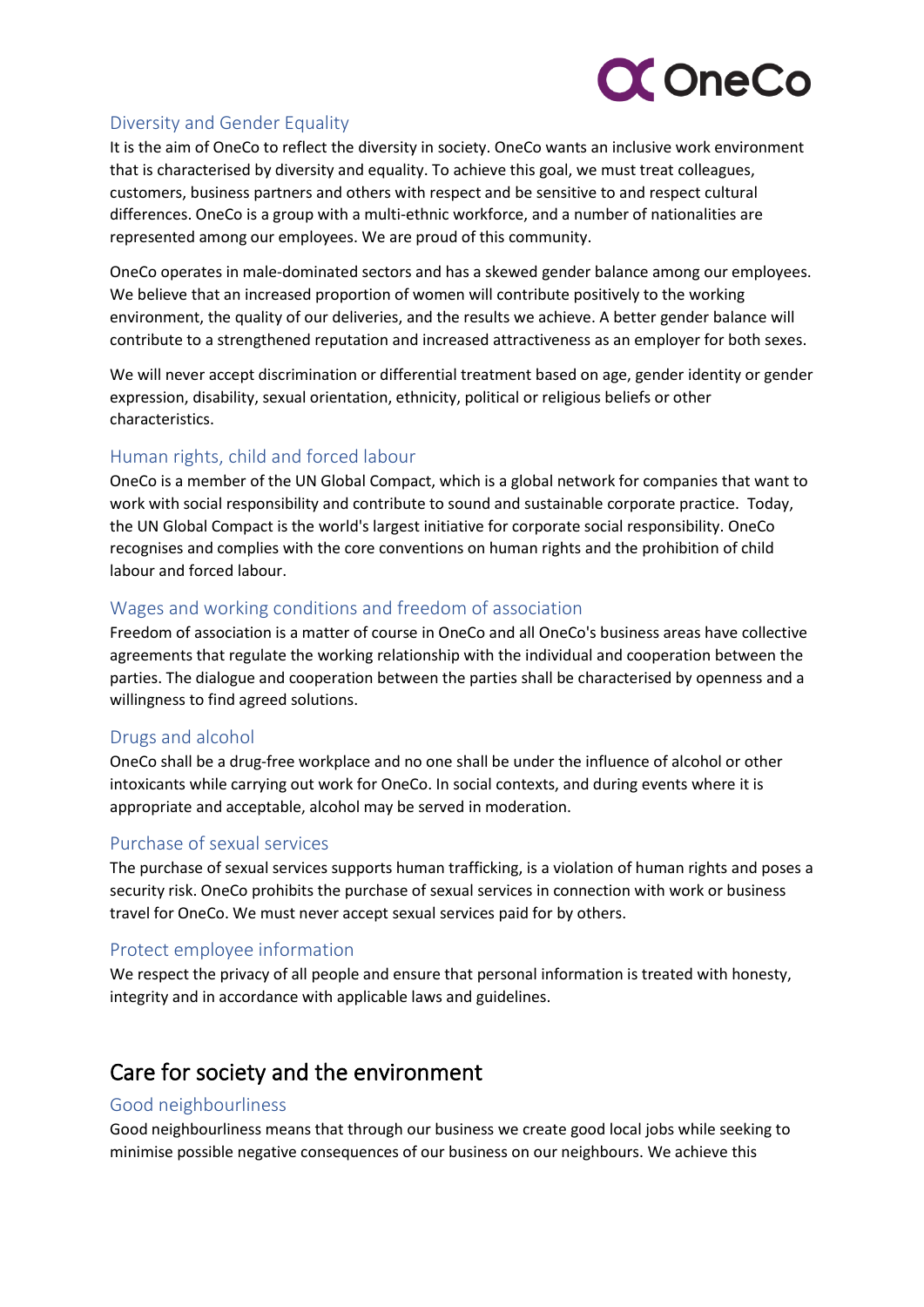

through good dialogue with local authorities and those who operate or live near our offices and facilities.

We are keen to use local labour and local fellow suppliers when we carry out our projects and deliver our services, where possible.

### Sponsorship and donations

There can be many legitimate reasons for running sponsorship activities and making donations for various purposes. Some examples are profiling of our brand, support for voluntary organisations in local communities where we operate and donations to various causes that contribute to sustainable development and fulfilment of the sustainability goals.

All sponsorship activities must be rooted in the company's objectives. Decisions about sponsorship and donations must be made at the right level in the organisation, and must not involve personal gain for the decision-maker or related parties.

Sponsorship activities or donations shall not be intended or perceived as undue influence by government officials, customers or other business associates.

We must not sponsor or donate to political or religious groups.

#### Protect the environment

It is the aim of OneCo for all our activities to be carried out in such a way that negative impact on the external environment is as insignificant as possible. We understand that ever greater demands are made on how we run our business. Increased focus on external environmental impact and responsible operation will require a willingness to adapt and a critical look at existing delivery models. Our work with sustainability must be built on international standards and our performance must be verifiable and binding

#### Management of property, equipment, information and other resources

At OneCo, we manage significant values through the properties and buildings we have at our disposal, the equipment we use and the information we develop and receive through our business. This means that we must take good care of valuables, secure them against unauthorised persons, theft and damage, ensure necessary maintenance, and do everything we can to avoid loss and damage.

In many cases, we are also responsible for our customers' assets and facilities.

Careless use that results in loss and damage not only has financial consequences, but can destroy relationships with business partners, and also represents an unnecessary use of resources.

Our assets, including IT systems and information, must only be used for legitimate business purposes and by authorised employees.

We shall never disclose confidential information to anyone outside the company, unless such disclosure is required by law. Confidential information is information that is not, or should not be, known to the public. For example, such information may include business plans, budgets, marketing and sales programmes, recipes, design specifications and customer records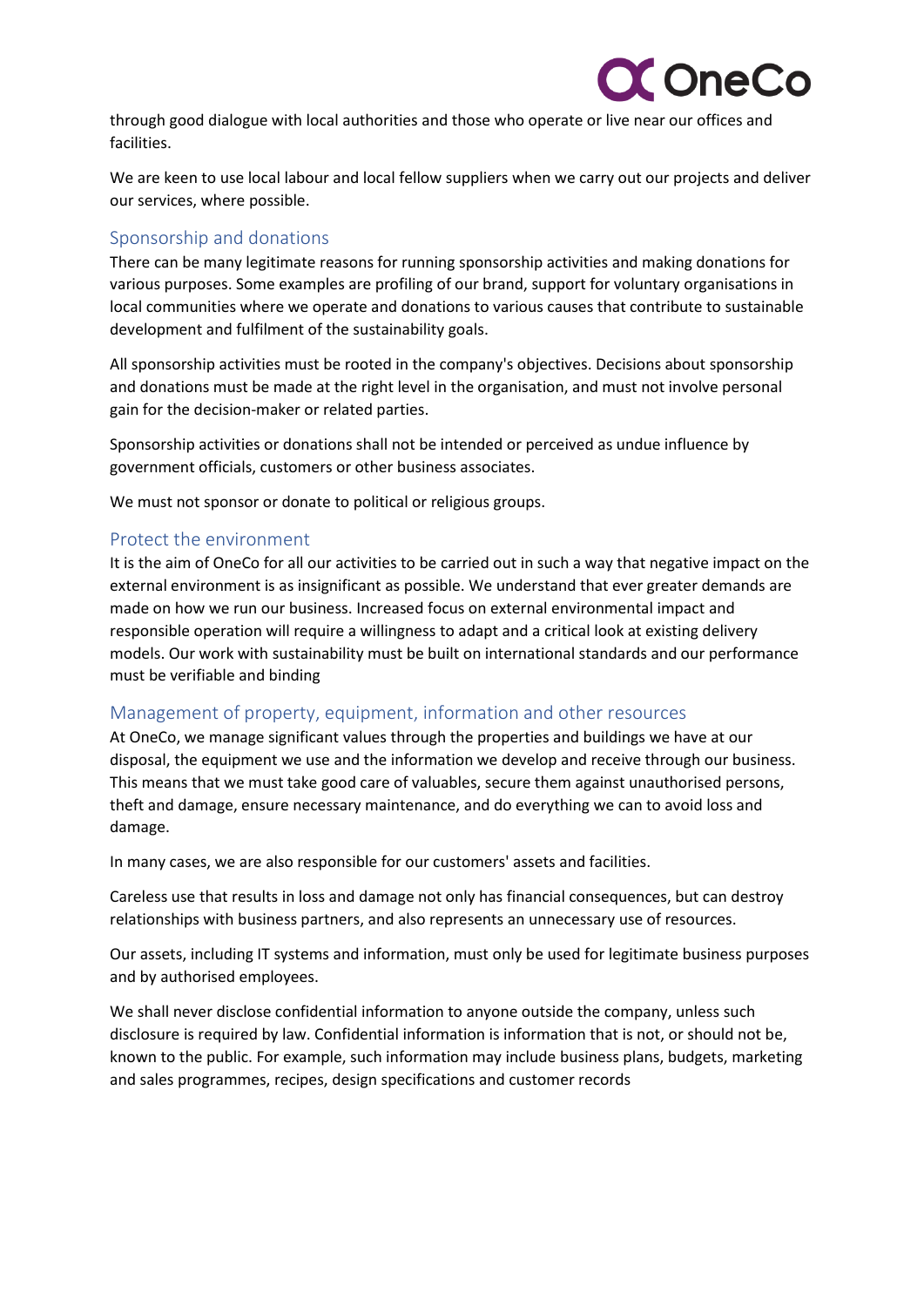

### Exercise good business practice

#### Customers and quality

We must meet and treat our customers in a good and predictable manner, and our deliveries must comply with agreed requirements and customer expectations. This is important for building and maintaining trust and reputation. Customer feedback and complaints are an opportunity for learning and improvement and are always handled in a constructive and respectful manner.

### Transparency in financial reporting

OneCo is obliged to keep accurate and precise accounts and reporting in accordance with applicable legislation. All transactions must be fully and correctly documented and registered in accordance with applicable laws and generally accepted accounting principles. False or misleading entries may be treated as fraud and will never be accepted.

Our financial reporting shall provide good and objective information on status and our assessment of future opportunities and threats to all stakeholders so that they can make decisions that are based on as accurate a basis as possible. Therefore, no assessments shall be made, or transactions that are intended to mislead about the financial status of the company shall be recorded.

### Competition legislation

OneCo wants to contribute to fair and open competition. That is why we fight illegal practices such as price fixing and illegal cartels. We shall not engage in the illegal collection of non-public information that may adversely affect competition. OneCo shall facilitate fair and open competition when we compete for assignments and in our procurement processes.

We must, of course, comply with competition legislation and all relevant regulations.

#### Anti-corruption

OneCo has zero tolerance for all forms of corruption. Corruption undermines legitimate business activities, distorts competition, destroys the reputation of companies and individuals, leads to imprisonment and other civil and criminal liability, and prevents respect for human rights. Therefore, we must always comply with anti-corruption laws and never offer or accept anything that could cast doubt on our professionalism and our ethical way of doing business.

#### Sanctions

International and economic sanctions impose restrictions and prohibitions on trade with certain parties determined by the authorities. OneCo shall comply with all sanctions laws and regulations. This requires particular caution in the case of trade with certain countries. Sanctions provisions may include the sale and purchase of goods, services and technology as well as the exchange of information.

### Collaborators and fellow suppliers

OneCo depends on good fellow suppliers and partners in order to achieve success. It is expected that our business partners maintain the same high ethical standards as ourselves. Suppliers with a contractual relationship with OneCo must comply with laws and regulations, our requirements for health, environment and safety, the core conventions on child and forced labour, and our requirements for good business practice. Failure to comply with the requirements may result in termination of the business relationship.